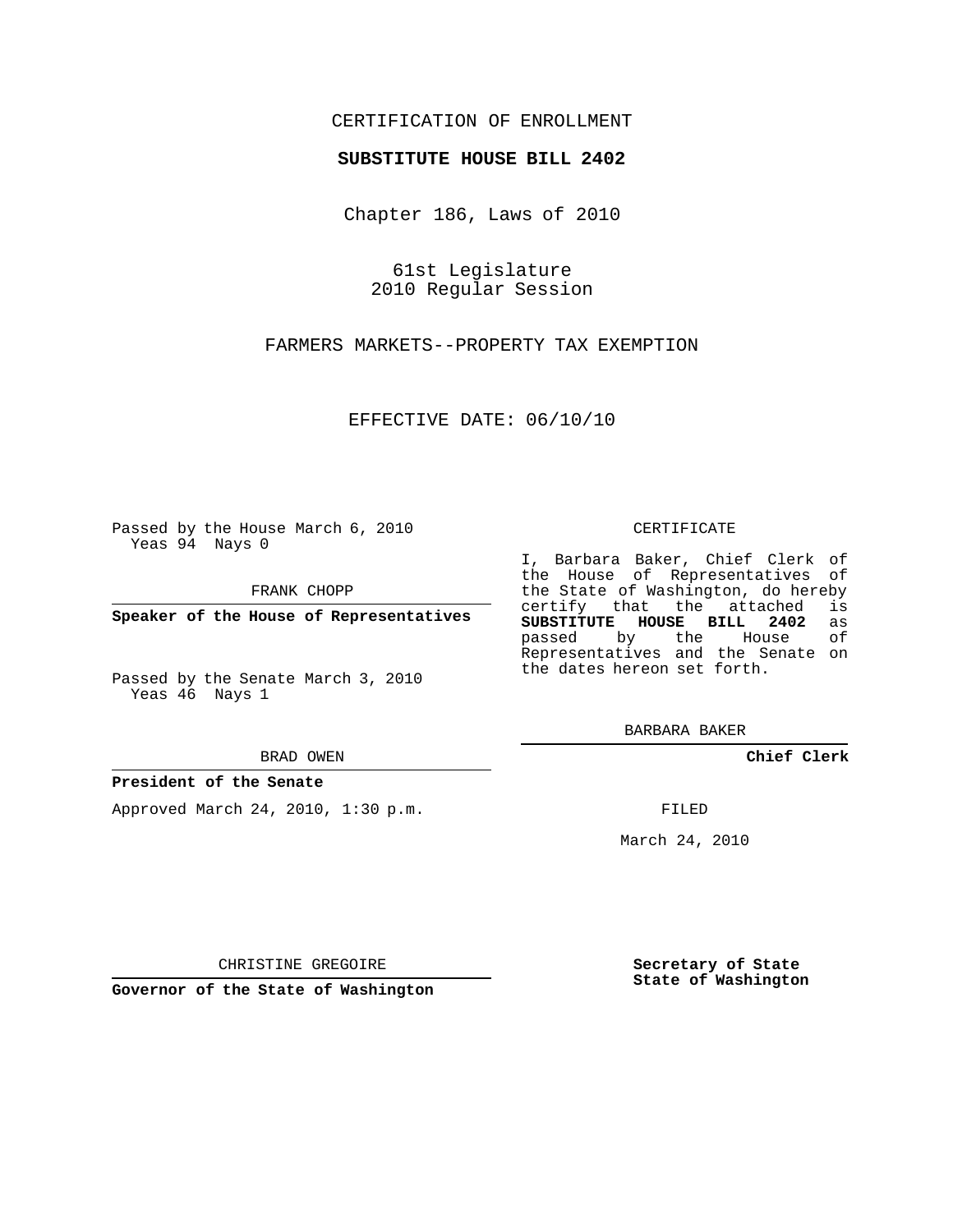# **SUBSTITUTE HOUSE BILL 2402** \_\_\_\_\_\_\_\_\_\_\_\_\_\_\_\_\_\_\_\_\_\_\_\_\_\_\_\_\_\_\_\_\_\_\_\_\_\_\_\_\_\_\_\_\_

\_\_\_\_\_\_\_\_\_\_\_\_\_\_\_\_\_\_\_\_\_\_\_\_\_\_\_\_\_\_\_\_\_\_\_\_\_\_\_\_\_\_\_\_\_

### AS AMENDED BY THE SENATE

Passed Legislature - 2010 Regular Session

## **State of Washington 61st Legislature 2010 Regular Session**

**By** House Finance (originally sponsored by Representatives White, Rolfes, Armstrong, Haler, Nelson, Roberts, Maxwell, Dickerson, Crouse, Jacks, Walsh, Wallace, Sells, Ormsby, Kenney, Williams, Blake, Chase, Morris, Campbell, Appleton, Carlyle, Conway, Bailey, Hope, and Haigh)

READ FIRST TIME 02/09/10.

 AN ACT Relating to a property tax exemption for property owned by 2 a nonprofit organization and used for the purpose of a farmers market; amending RCW 84.36.037 and 84.36.020; creating a new section; and providing an expiration date.

5 BE IT ENACTED BY THE LEGISLATURE OF THE STATE OF WASHINGTON:

 6 **Sec. 1.** RCW 84.36.037 and 2006 c 305 s 3 are each amended to read 7 as follows:

 (1) Real or personal property owned by a nonprofit organization, association, or corporation in connection with the operation of a public assembly hall or meeting place is exempt from taxation. The area exempt under this section includes the building or buildings, the land under the buildings, and an additional area necessary for parking, not exceeding a total of one acre. When property for which exemption is sought is essentially unimproved except for restroom facilities and structures and this property has been used primarily for annual community celebration events for at least ten years, the exempt property shall not exceed twenty-nine acres.

18 (2) To qualify for this exemption the property must be used 19 exclusively for public gatherings and must be available to all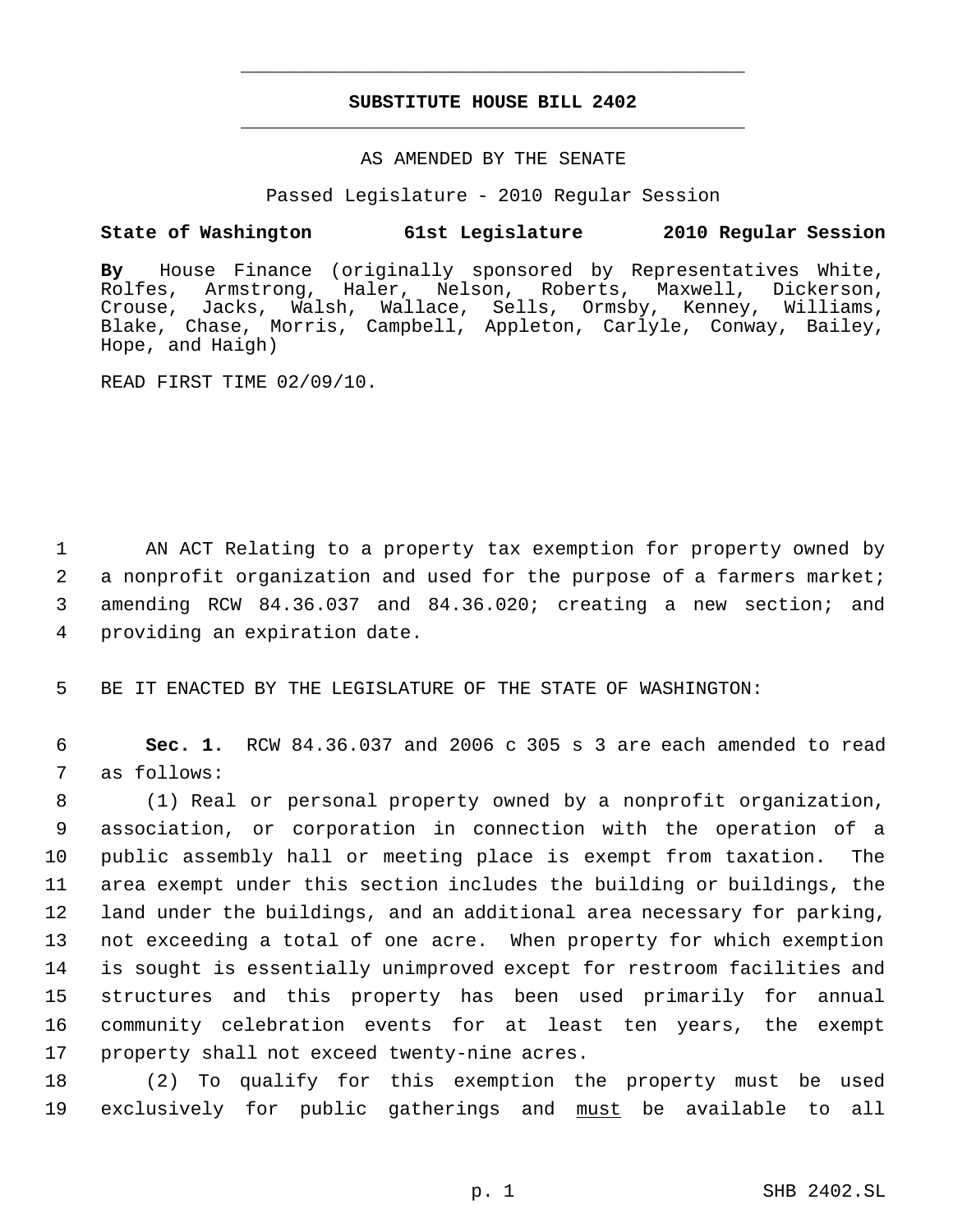organizations or persons desiring to use the property, but the owner may impose conditions and restrictions which are necessary for the safekeeping of the property and promote the purposes of this exemption. Membership shall not be a prerequisite for the use of the property.

 (3) The use of the property for pecuniary gain or for business activities, except as provided in this section, nullifies the exemption otherwise available for the property for the assessment year. The exemption is not nullified by:

 (a) The collection of rent or donations if all funds collected are used for capital improvements to the exempt property, maintenance and operation of the exempt property, or for exempt purposes.

(b) Fund-raising activities conducted by a nonprofit organization.

13 (c)(i) Except as provided in (c)(ii) of this subsection, the use of the property for pecuniary gain, for business activities for periods of not more than fifteen days each assessment year so long as all income received from rental or use of the exempt property is used for capital improvements to the exempt property, maintenance and operation of the exempt property, or for exempt purposes.

19 (ii) The use of the property for pecuniary gain or for business activities if the property is used for activities related to a 21 qualifying farmers market, as defined in RCW 66.24.170, for not more 22 than fifty-three days each assessment year, and all income received 23 from rental or use of the exempt property is used for capital 24 improvements to the exempt property, maintenance and operation of the exempt property, or exempt purposes.

 (d) In a county with a population of less than twenty thousand, the use of the property to promote the following business activities: Dance lessons, art classes, or music lessons.

 (e) An inadvertent use of the property in a manner inconsistent with the purpose for which exemption is granted, if the inadvertent use is not part of a pattern of use. A pattern of use is presumed when an inadvertent use is repeated in the same assessment year or in two or more successive assessment years.

34 (4) The department of revenue ((shall)) must narrowly construe this exemption.

 **Sec. 2.** RCW 84.36.020 and 1994 c 124 s 16 are each amended to read as follows: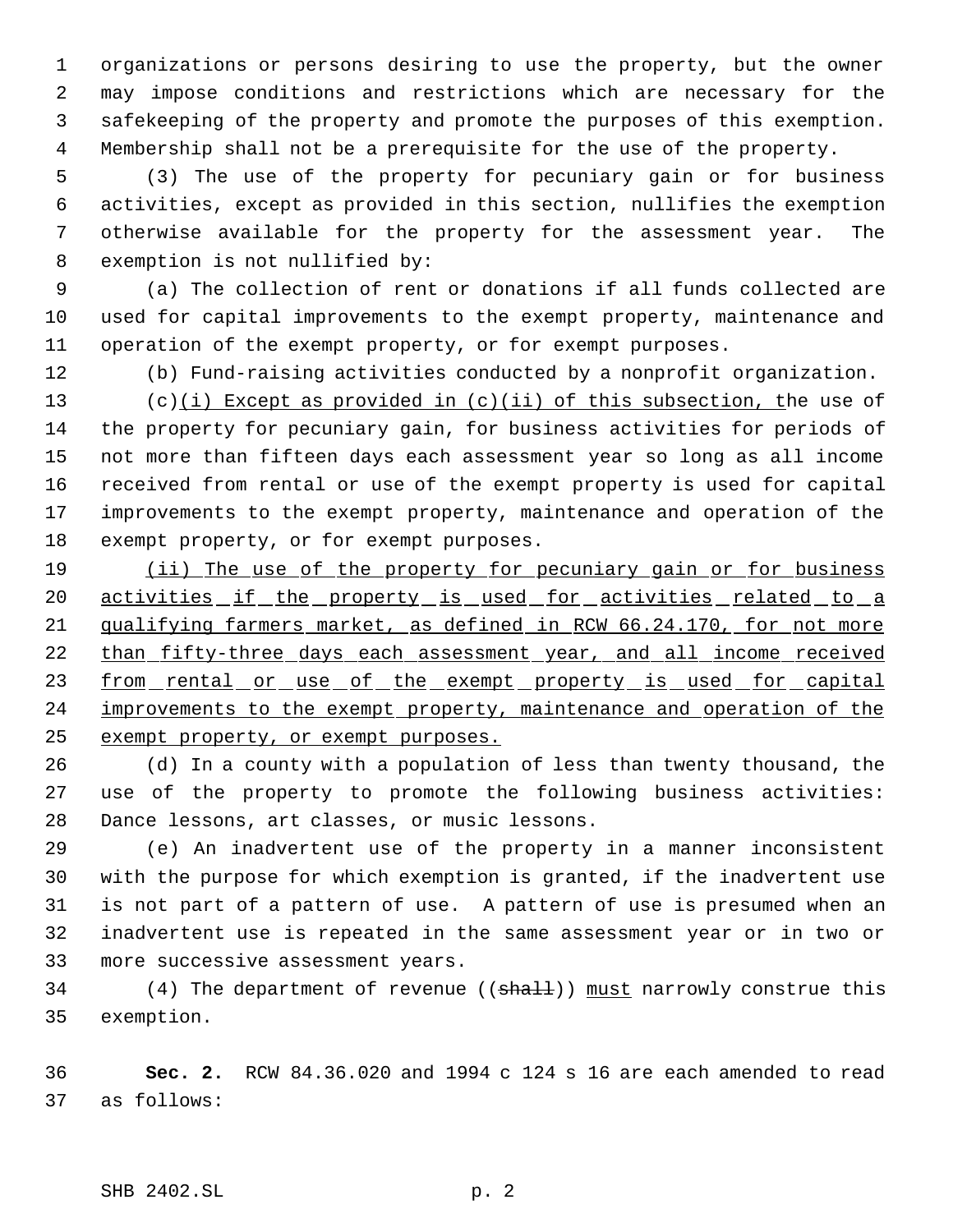1 The following real and personal property ((shall-be)) is exempt from taxation:

 (1) All lands, buildings, and personal property required for necessary administration and maintenance, used, or to the extent used, exclusively for public burying grounds or cemeteries without discrimination as to race, color, national origin or ancestry;

 (2) All churches, personal property, and the ground, not exceeding five acres in area, upon which a church of any nonprofit recognized 9 religious denomination is or ((shall)) will be built, together with a parsonage, convent, and buildings and improvements required for the maintenance and safeguarding of such property. The area exempted 12 ((shall)) in any case includes all ground covered by the church, parsonage, convent, and buildings and improvements required for the maintenance and safeguarding of such property and the structures and ground necessary for street access, parking, light, and ventilation, but the area of unoccupied ground exempted in such cases, in connection with church, parsonage, convent, and buildings and improvements required for the maintenance and safeguarding of such property, 19 ((shall)) does not exceed the equivalent of one hundred twenty by one hundred twenty feet except where additional unoccupied land may be required to conform with state or local codes, zoning, or licensing requirements. The parsonage and convent need not be on land contiguous 23 to the church property. Except as otherwise provided in this 24 subsection, to be exempt the property must be wholly used for church 25 purposes( $\left($  : PROVIDED, That)). The loan or rental of property 26 otherwise exempt under this ((paragraph)) subsection to a nonprofit organization, association, or corporation, or school for use for an 28 eleemosynary activity ((shall)) or for use for activities related to a farmers market, does not nullify the exemption provided in this 30 ((paragraph)) subsection if the rental income, if any, is reasonable and is devoted solely to the operation and maintenance of the property. However, activities related to a farmers market may not occur on the 33 property more than fifty-three days each assessment year. For the purposes of this section, "farmers market" has the same meaning as "qualifying farmers market" as defined in RCW 66.24.170.

NEW SECTION. **Sec. 3.** This act applies to taxes levied for